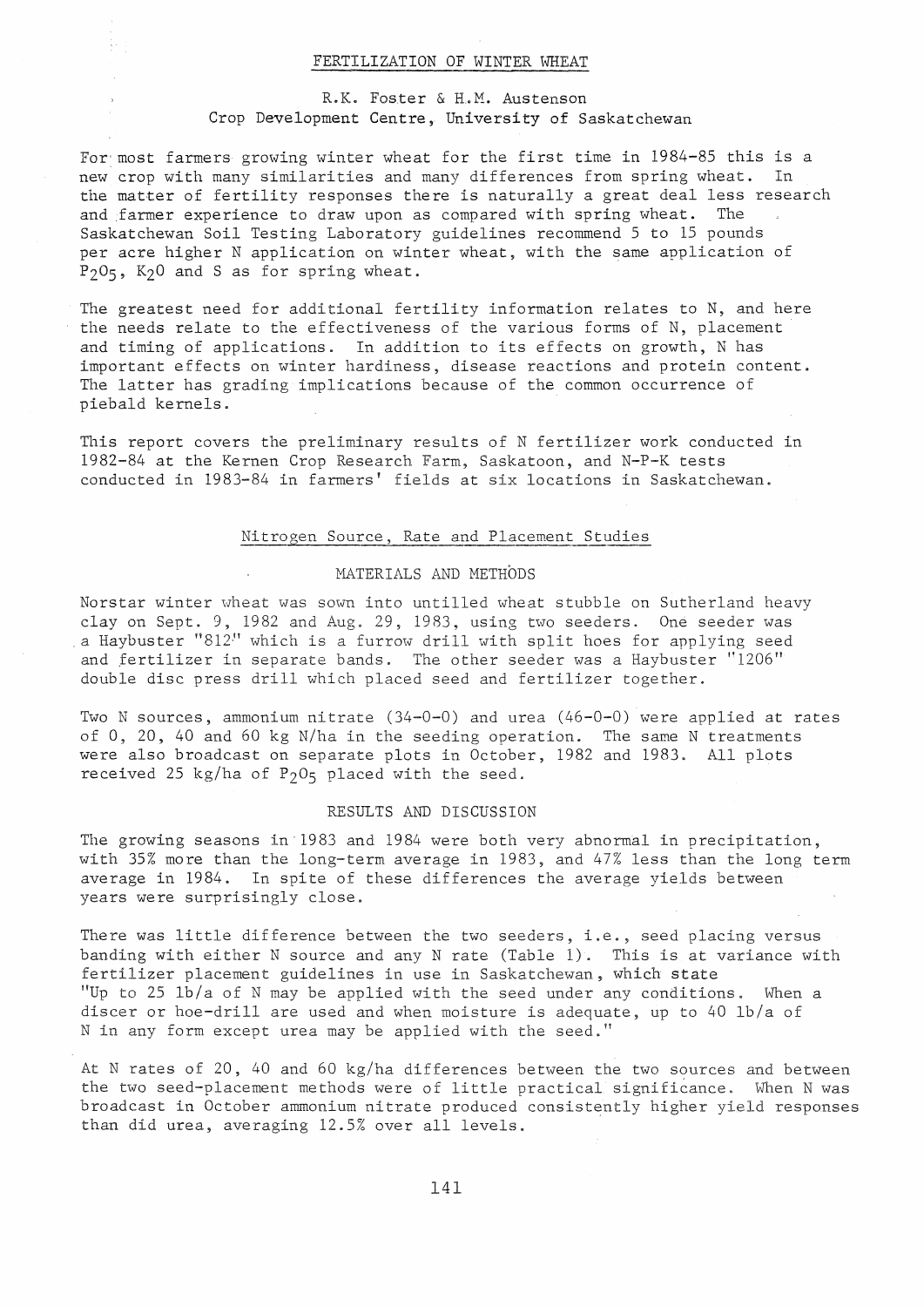Averaging all N rates seed placement outyielded broadcasting by 17.8% when the source was urea and by 6.0% when the source was ammonium nitrate.

If it can be found that seed placement or banding of all N requirements generally outyields broadcast applications, without causing seedling injury or a reduction in winterhardiness, this method would save farmers an additional field operation as well as increasing their gross returns.

Table 1. Effect of N source, rate and placement on winter wheat yields in kg/ha at the Kernen Crop Research Farm, 1982-83 and 1983-84.

| Rate of $N$ ,        | Urea $(46 - 0 - 0)$          |      |      | Ammonium nitrate (34-0-0)    |      |      |
|----------------------|------------------------------|------|------|------------------------------|------|------|
| kg/ha                | Seed placed Banded Broadcast |      |      | Seed placed Banded Broadcast |      |      |
|                      | 1940                         | 1840 | 1940 | 1940                         | 1840 | 1940 |
| 20                   | 2330                         | 2170 | 1730 | 2240                         | 2170 | 2040 |
| 40                   | 2380                         | 2360 | 2200 | 2540                         | 2540 | 2320 |
| $\frac{60}{\bar{X}}$ | 2630                         | 2700 | 2300 | 2650                         | 2550 | 2670 |
|                      | 2450                         | 2410 | 2080 | 2480                         | 2420 | 2340 |

# N-P Trials in Farm Fields

### MATERIALS AND METHODS

In fall 1983, N&P fertilizer tests using Norstar winter wheat were established in standing stubble at Kipling, Kamsack, Tisdale, Headow Lake, Handel and Golden Prairie, Saskatchewan. The objective was to obtain additional information on fertilizer responses in winter wheat under a wide range of environments.

Treatments of N&P were applied in all combinations at rates related to soil tests made before planting. The N treatments, all using 34-0-0 were as follows:

Rates: 0,34,67 & 134 kg N/ha; or 0,45,90 & 180, depending on soil N levels (0,30,60 & 120; or 0,40,80 & 160-lb N/a)

Dates: Broadcast in late September (after seeding) Broadcast in early May The 120 & 160 rates were split between fall and spring

The P treatments, all applied with the seed were as follows:

Rates: 0,22, & 45 P205 kg/ha of 11-51-0; or *0,28* & 56 depending on soil P levels  $(0,20 \& 40 \text{ or } 0,25 \& 50 \text{ lb } P_2O_5/a)$ .